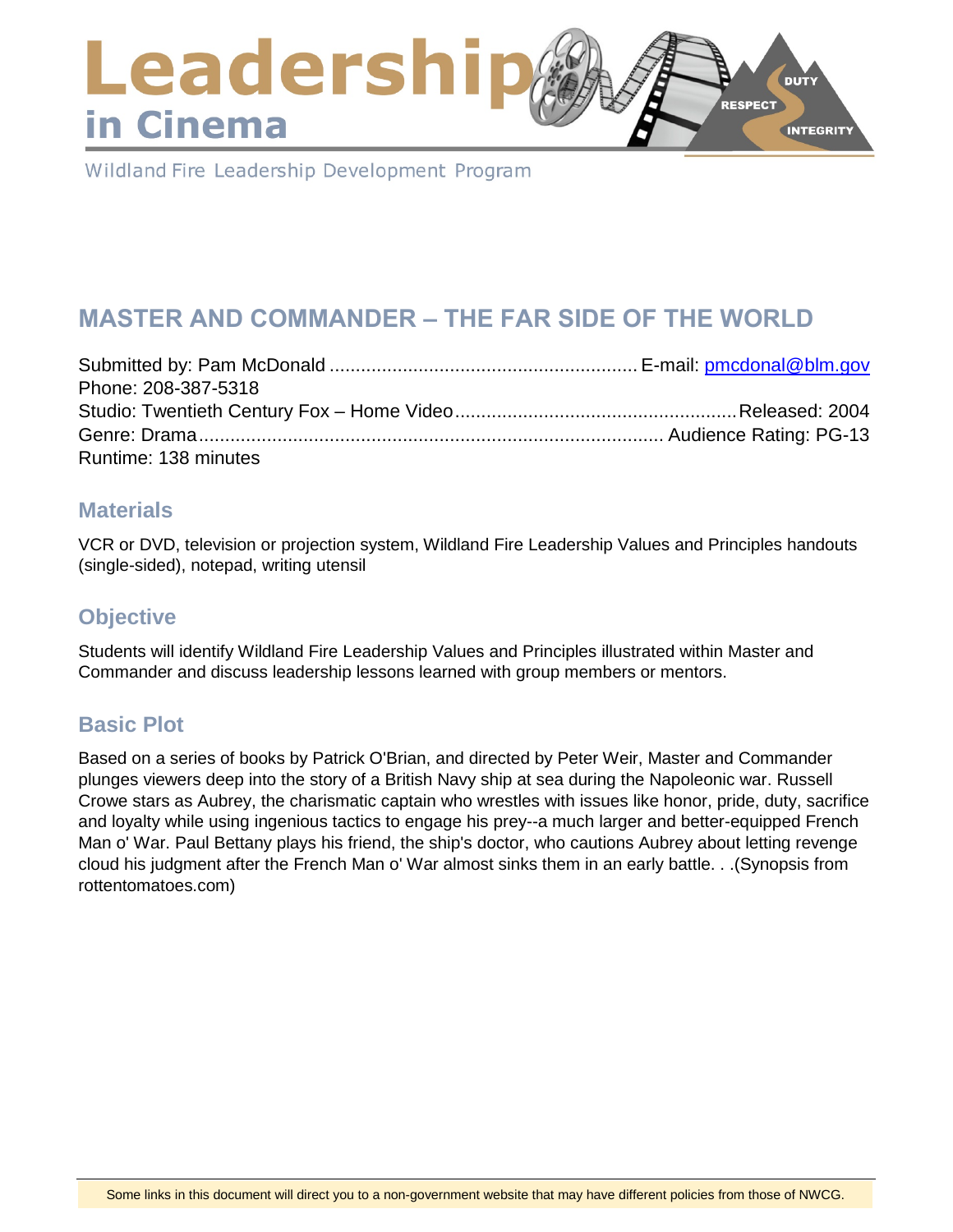## **Cast of Main Characters**

## **Facilitation Options**

Master and Commander illustrates an abundance of leadership values and principles especially an emphasis on team cohesion and commander's intent. Students should have few problems identifying those that correspond to the Wildland Fire Leadership Values and Principles. The objective is not to identify every leadership principle but to promote thought and discussion. Students should be less concerned with how many principles they view within the film and more concerned with how the principles they do recognize can be used to develop themselves as a leader.

Obtain copies of the Crew Cohesion Assessment Tool, developed by Mission-Centered Solutions, from the Toolbox on the [Wildland Fire Leadership Development website\)](https://www.fireleadership.gov/) for use with Guided Discussion, #15.

The film can be viewed in its entirety or by clip selection, depending on facilitator intent and time schedules. Another method is to have the employee(s) view the film on his/her own and then hold the discussion session.

## **Full-film Facilitation Suggestion**

When opting for the full-film method, the facilitator should determine a good breaking point near the middle of the film.

- 1. Review the Wildland Fire Leadership Values and Principles with students.
- 2. Advise students to document instances within the film that illustrate/violate the Wildland Fire Leadership Values and Principles on the handout provided.
- 3. Break students into small discussion groups.
- 4. Show students Master and Commander.
- 5. Break. (Suggestion: After Captain Jack breaks his promise to go ashore at Galapagos Island.)
- 6. Begin the guided discussion.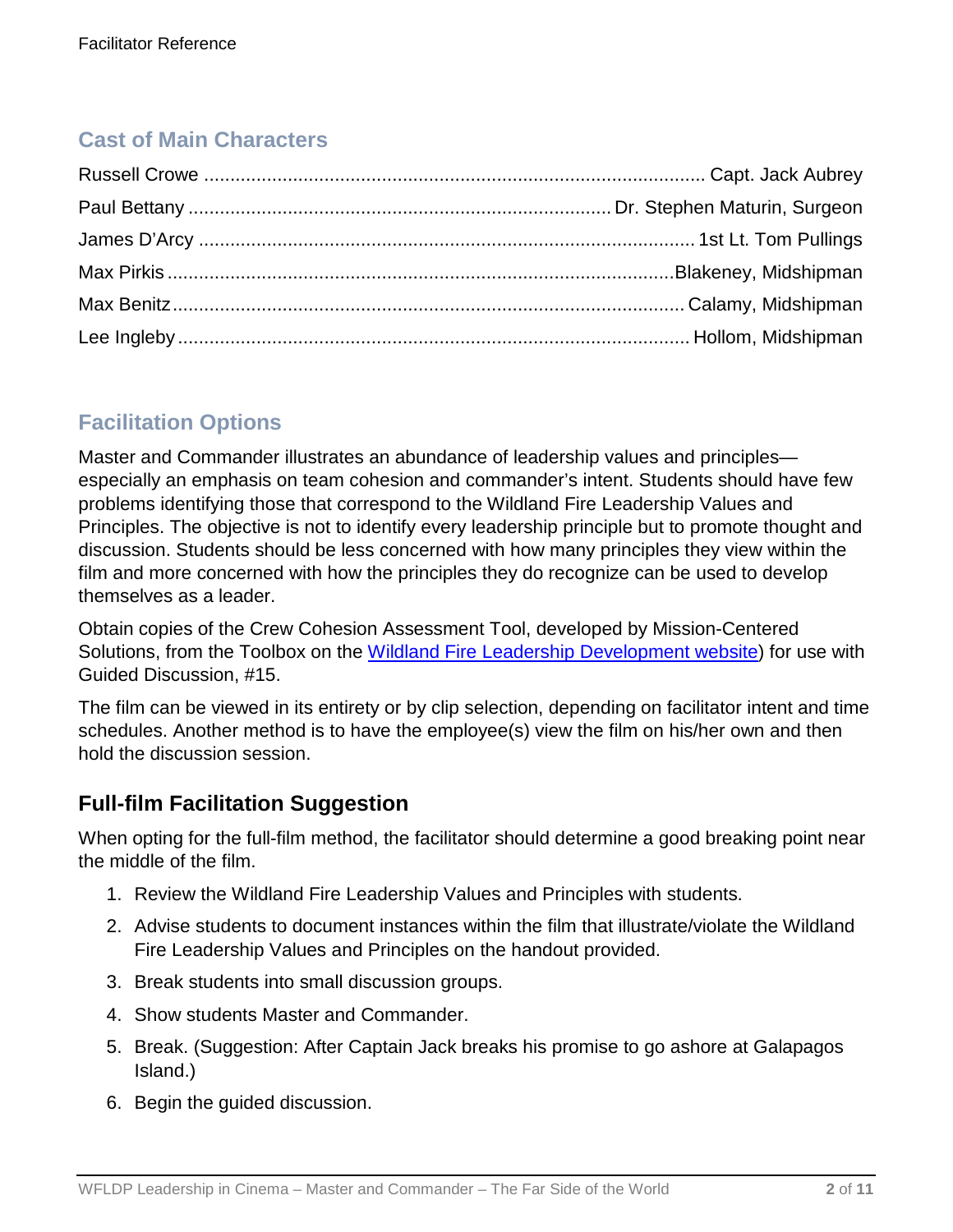- 7. Provide a short synopsis with some "ticklers" to pay attention before beginning the rest of the film.
- 8. Resume the film.
- 9. Have students discuss their findings and how they will apply leadership lessons learned to their role in wildland fire suppression. Facilitate discussion in groups that have difficulty.
- 10.Wrap up the session and encourage students to apply leadership lessons learned in their personal and work lives.

## **Clip Facilitation Suggestion**

- 1. Review the Wildland Fire Leadership Value or Principle targeted for discussion. (May be given or ask students to identify the value or principle being illustrated after viewing the clip.)
- 2. Show the clip.
- 3. Facilitate discussion regarding the selected clip and corresponding value and/or principle.
- 4. Break students into small discussion groups.
- 5. Have students discuss their findings and how they will apply leadership lessons learned to their role in wildland fire suppression. Facilitate discussion in groups that may have difficulty.
- 6. Wrap up the session and encourage students to apply leadership lessons learned in their personal and work lives.

## **Mentor Suggestion**

Use either method presented above. The mentor should be available to the student to discuss lessons learned from the film as well as incorporating them to the student's leadership selfdevelopment plan.

Encouraging individuals to keep a leadership journal is an excellent way to document leadership values and principles that are practiced.

Suggest other wildland fire leadership toolbox items that will contribute to the overall leadership development of the student.

Hyperlinks have been included to facilitate the use of the [Wildland Fire Leadership Development](https://www.fireleadership.gov/)  [Program website.](https://www.fireleadership.gov/) Encourage students of leadership to visit the [website,](https://www.fireleadership.gov/)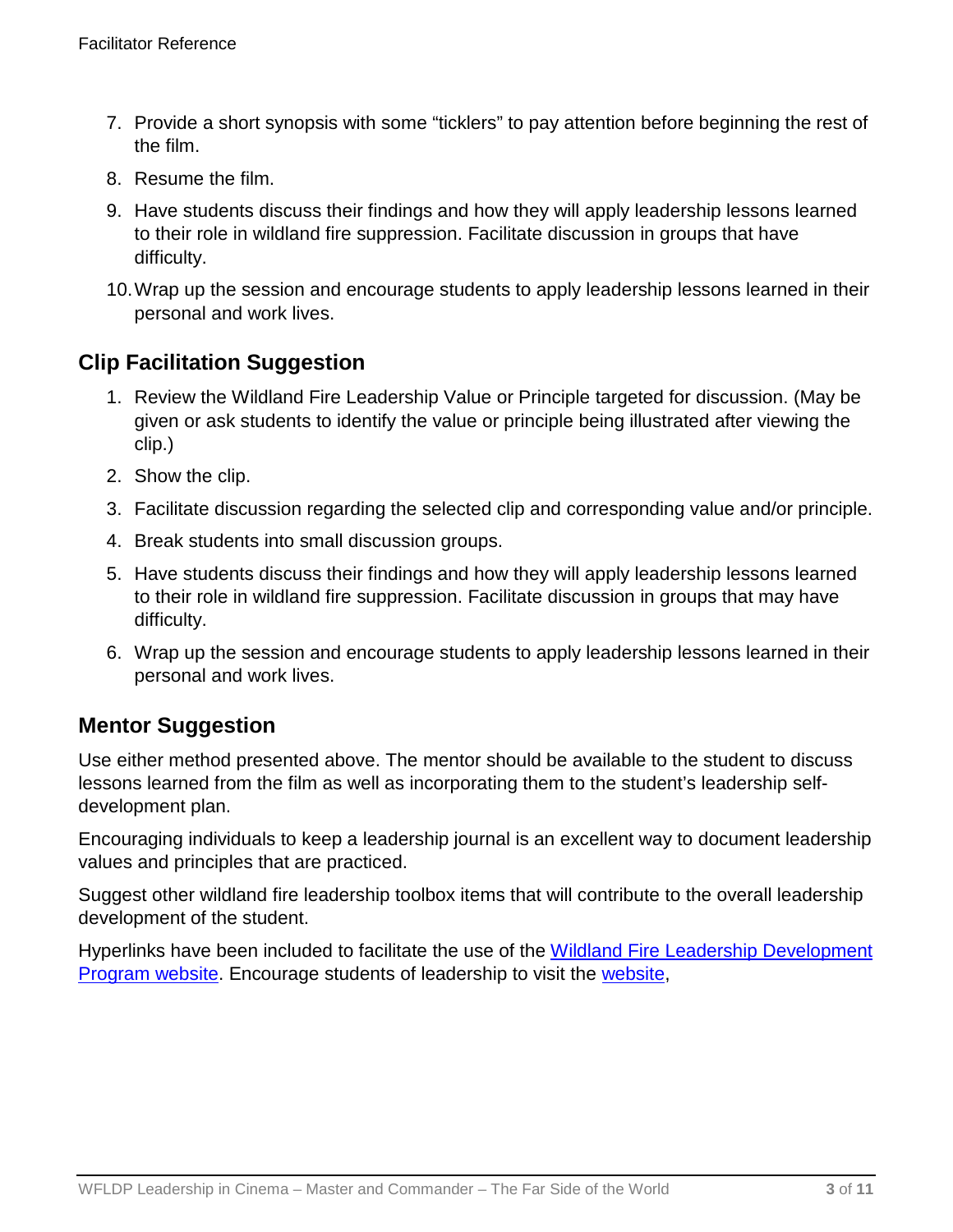### **Master and Commander—The Far Side of the World**

The following clips illustrate, or show violations of, the Wildland Leadership Values and Principles. These are only guidelines and may be interpreted differently by other views; they are presented as a guide for facilitation.

## **Duty**

- As the officer of the watch, Hollom fails to make the decision to quarters; Calamy gives the order for him. Capt. Jack takes full charge after Calamy gives the orders to quarters when the Surprise comes under Acheron's first attack. (Take charge when in charge.)
- Capt. Jack develops a plan to use the crew to pull the Surprise into the fog. (Develop a plan to accomplish given objectives. Maintain situation awareness in order to anticipate needed actions.)
- Capt. Jack continues to teach the young shipmates even when the ship and crew retreats. Leaves Hollom in charge. (Develop your subordinates for the future.)
- While in battle, Captain Jack moves about the ship giving orders. (Observe and assess actions in progress without micro-managing.)
- Capt. Jack reengages the pursuit of the Acheron when Stephen sees it while searching the island. Converts the ship to a whaler. (Improvise within the commander's intent to handle a rapidly changing environment.)

### **Respect**

- Capt. Jack and shipmate Nagle sacrifice Warley for the sake of the entire crew during a violent storm. (Put the safety of your subordinates above all other objectives.)
- Capt. Jack opts to chase the Acheron instead of getting food and water on Galapagos Island. (Take care of your subordinate's needs.)
- Stephen informs Jack of crew issues that have occurred under his command without notice. (Nagle was drunk when he insulted Hollom.) (Observe human behavior as well as fire behavior.)
- Capt. Jack pushes the crew to fire quickly with intense practice. (Recognize individual and team accomplishments and reward them appropriately.)
- Capt. Jack has Pullings brief Calamy and Blakeney of roles prior to attacking the Acheron. (Provide early warning to subordinates of tasks they will be responsible for.)

## **Integrity**

- Capt. Jack walks the ship for damage assessment. Young shipmates bring in Acheron model. (Credit subordinates for good performance.)
- When the mast is broken in a violent storm, Capt. Jack and shipmate Nagle sacrifice Warley for the sake of the entire crew. (Choose the difficult right over the easy wrong.)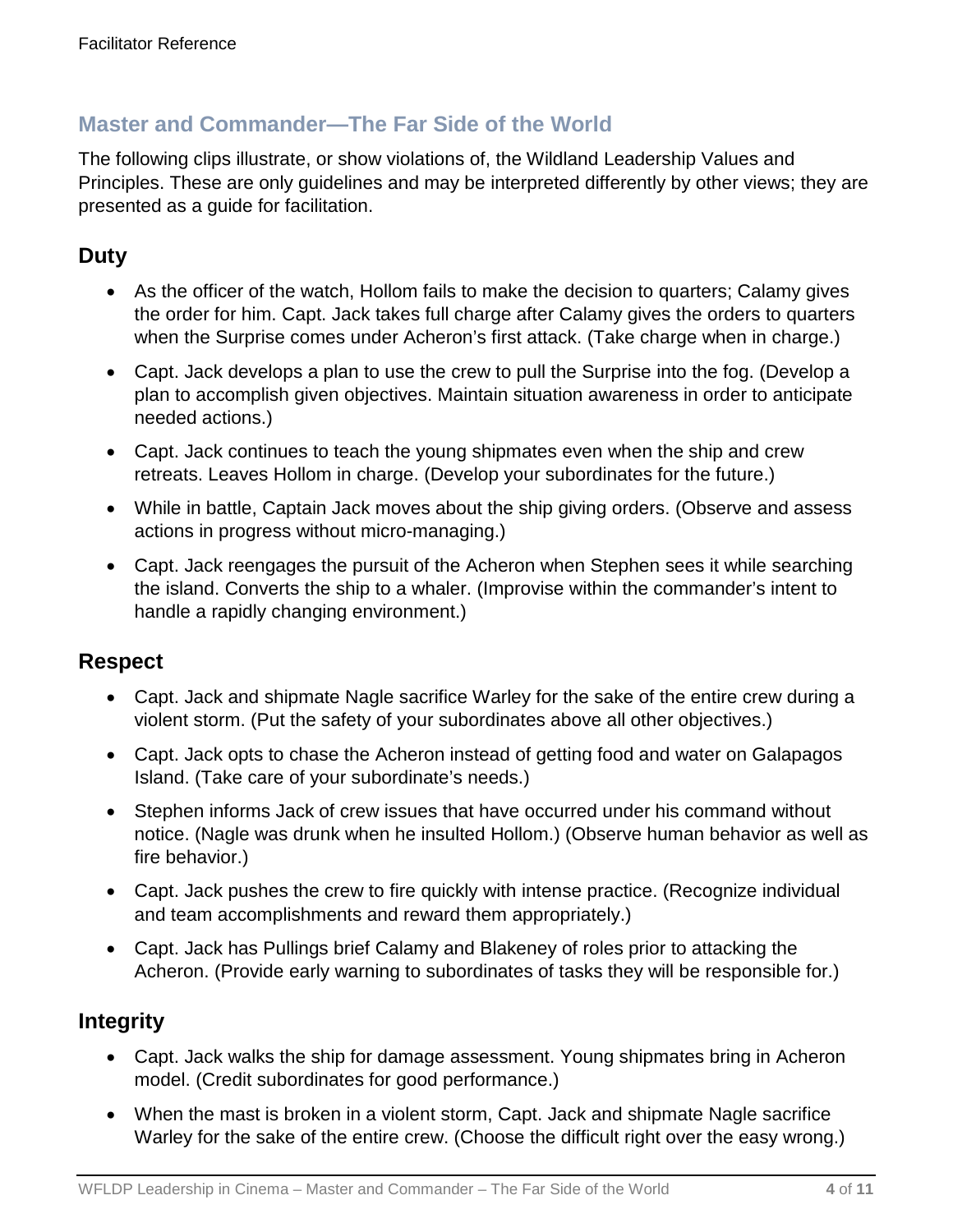- Although Jack rarely takes Stephen's advice, he asks questions of him often. (Ask questions of peers and superiors. Accept full responsibility for and correct poor team performance.)
- Capt. Jack realizes that the mission has clouded his duty for crew safety and docks on Galapagos Island. (Know the strengths/weaknesses in your character and skill level.)
- Capt. Jack is informed that the French doctor died weeks ago; the captain of the Acheron impersonated the doctor. (Don't show discouragement when facing set backs.)

## **Master and Commander—The Far Side of the World**

### **Guided Discussion – Possible Answers**

1. Captain Jack Aubrey's Admiralty Orders were to 'Intercept French Privateer Acheron en route to Pacific intent on carrying the war into those waters . . .Sink, burn or take her a prize.' Although successful, what could have sacrificed the mission?

### • **Answers will vary. His pride and focused intent on revenge. Not being accustomed to defeat. Loss of priorities—crew safety versus the mission.**

- 2. While Blakeney is recuperating from his injury, Captain Jack brings him a book regarding Lord Nelson's battle victories. Blakeney asks Captain Jack about Lord Nelson but gets this response, "You should read the book." What reading program is available to the wildland firefighter?
	- [Professional Reading Program](https://www.fireleadership.gov/)
- 3. What other tools does the wildland firefighter have available to him/her to promote lessons learned from historical wildland fires?
	- [Wildland Fire Staff Rides](https://www.fireleadership.gov/)
	- [Wildland Fire Lessons Learned Center](https://www.wildfirelessons.net/home)
- 4. Stephen, talking about Lord Nelson, asserts, "Well, then, he would seem to be the exception to the rule that authority corrupts." Do you agree or disagree with this statement? Have you experienced a time in your wildland fire career where this concept came to light? How did you deal with the situation?

### • **Answers will vary.**

5. During an exchange between Stephen and Jack, Stephen informs Jack that the crew is confident in following Lucky Jack's leadership. However, Stephen feels that Jack's leadership "is beginning to smack of pride." Jack's response is, "It's not a question of pride or anything like it. It is a question of duty." Following the Wildland Fire Leadership Values and Principles, who you agree with, Stephen or Jack? Defend your position.

### • **Answers will vary.**

6. Do you believe that orders should be followed—no matter the cost—in wildland fire suppression?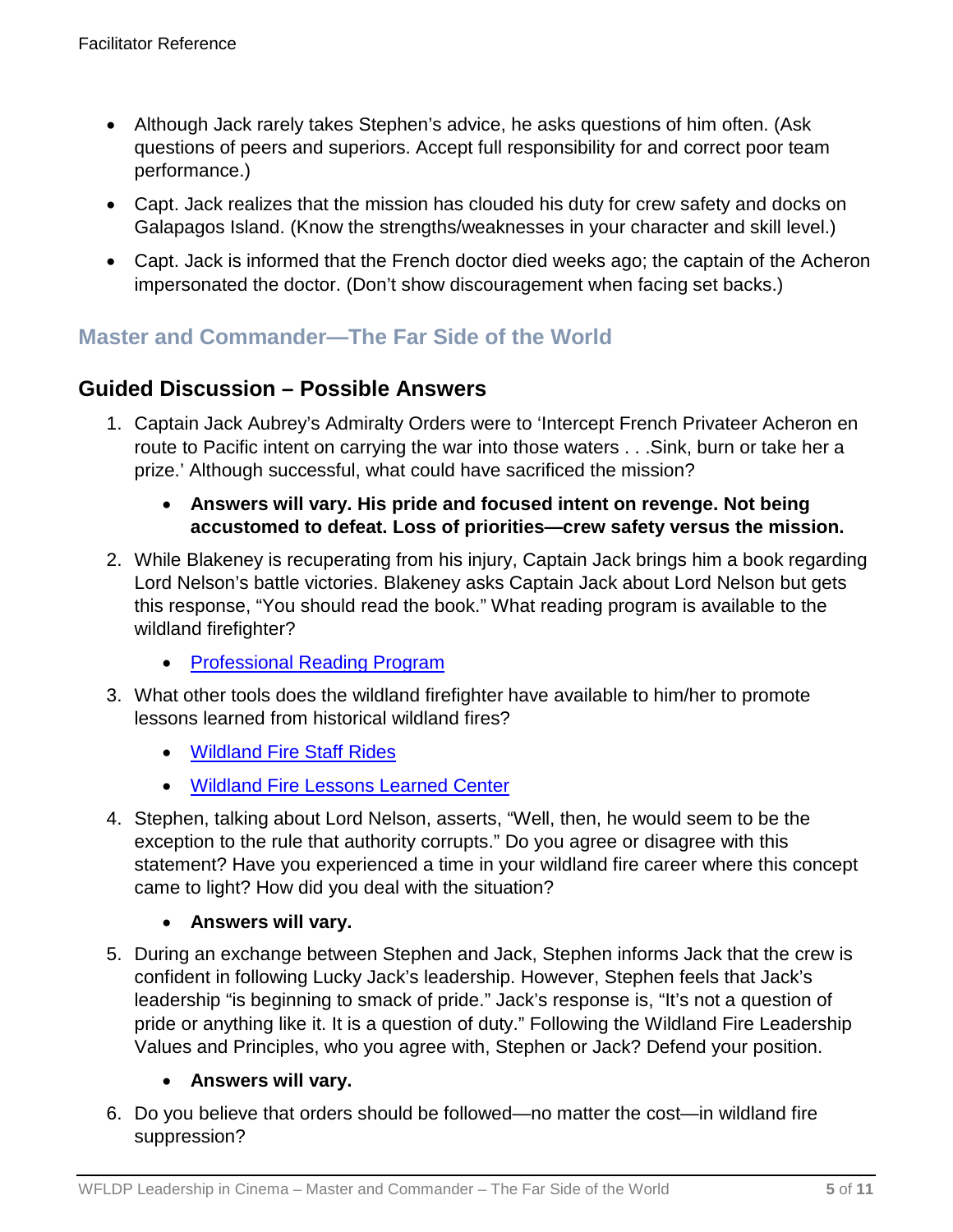- **Answers will vary. Firefighter and public safety is the number one priority in wildland fire suppression. "Every individual has the right and obligation to report safety problems and contribute ideas regarding their safety. Supervisors are expected to give these concerns and ideas serious consideration. When an individual feels an assignment is unsafe they also have the obligation to identify, to the degree possible, safe alternatives for completing that assignment. Turning down an assignment is one possible outcome of managing risk." (**[Incident Response Pocket Guide](https://www.nwcg.gov/sites/default/files/publications/pms461.pdf)**)**
- 7. Jack breaks his promise to Stephen about docking at Galapagos Island. Jack retorts that his decisions are subject to the requirements of the service. Stephen alleges a corruption of power? Do you agree or disagree with this allegation? Defend your position.

### • **Answers will vary.**

8. Captain Jack summons Hollom to his cabin in an attempt to resolve conflict between the crew and Hollom—the crew views Hollom as the "Jonah." Captain Jacks says, "You don't make friends with the foremost jacks, lad. They'll despise you in the end, think you weak. Nor do you need to be a tyrant." Is this philosophy true within the wildland fire community?

### • **Answers will vary.**

- 9. Captain Jack gives Hollom the following leadership advice concerning strength, "Find it within yourself and you will earn their respect. Without respect, true discipline goes by the board." How important are strength and respect to leadership? Give an example of a leader you have encountered who exhibited or violated this statement. (You may change the names.)
	- **Answers will vary. Values are attitudes about the worth or importance of people or things. Every leader is influenced by multiple sets of values. However, Duty, Respect, and Integrity should be the guiding values for those in leadership roles. The Leadership Principles are the specific actions that leaders should take in order to demonstrate those values. Strength in our convictions to further leadership development is critical to wildland fire suppression—especially as the experienced workforce retires.**
	- **Answers will vary.**
- 10.Jack invites Stephen to his cabin as his friend not to comment on his command. He makes the following statement, "Stephen, I profoundly respect your right to disagree with me here in this cabin, but I can only afford one rebel on this ship. I hate it when you talk of the service in this way. It makes me so very low. . ." How would you handle a subordinate who talked badly about his/her agency?
	- **Answers will vary. Follow the answer presented above. Ethics plays a large part in this discussion. The crew is only a small part of the entire organization. Encourage crew cohesion, duty, respect, and integrity on all levels.**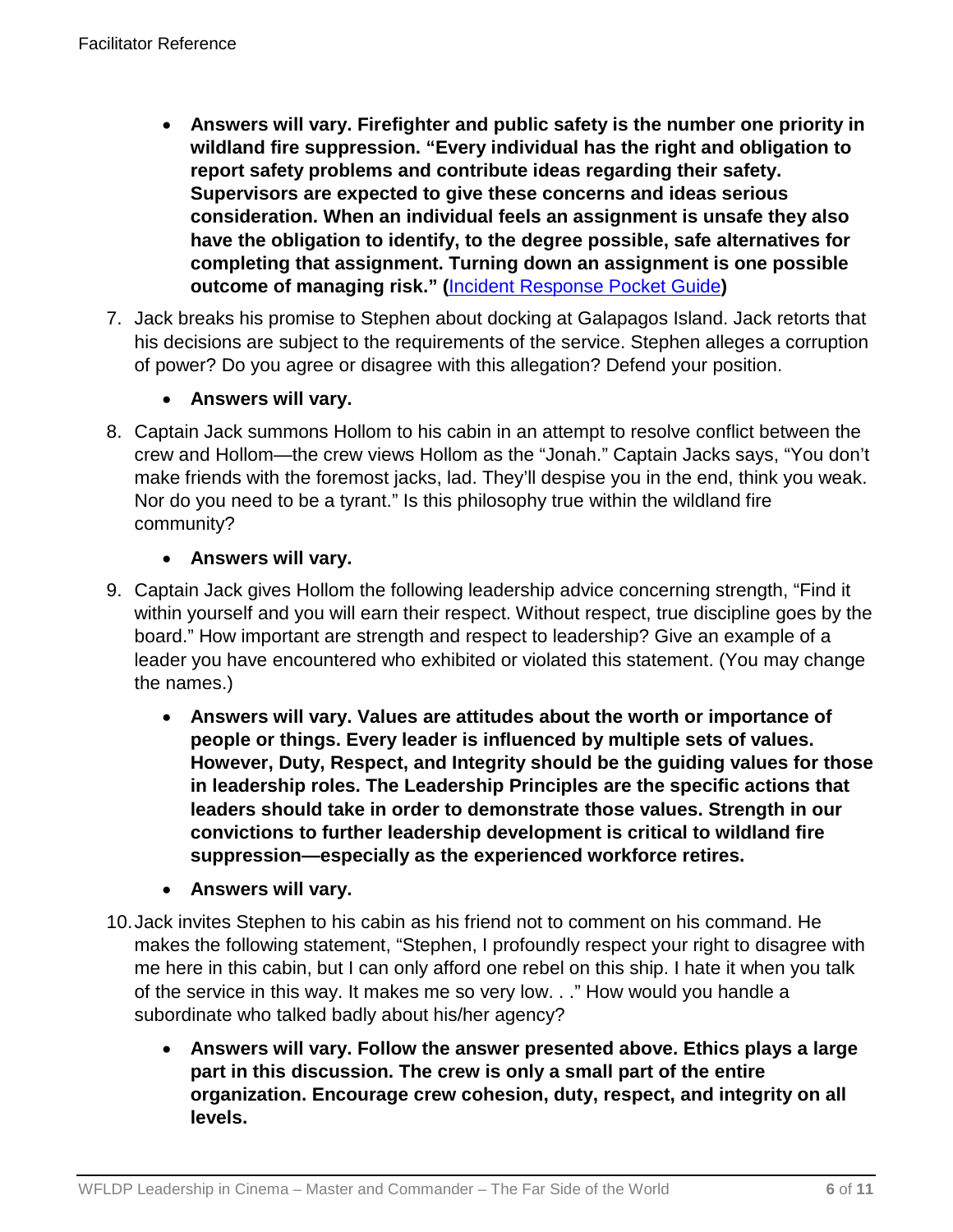- 11.Jack also says to Stephen, "Men must be governed. Often not wisely, I will grant you, but they must be governed nonetheless." Stephen replies, "That's the excuse of every tyrant in history—from Nero to Bonaparte. And I for one am opposed to authority." How does a leader handle a subordinate that doesn't want to be led?
	- **Answers will vary. The principles are actions leaders should take in order to demonstrate the values. Insubordinate employees must be dealt with in a professional manner—including disciplinary measures when warranted.**
- 12.Captain Jack employs the use of midshipman to run the Surprise. How effective is the use of these inexperienced young individuals? How does this compare to the structure of a crew in wildland fire suppression?
	- **Answers will vary. This structure is similar to that employed on a wildland firefighting crew. Supervisors consider individual skill levels and development needs when assigning tasks. Both environments weigh heavily on using on-the-job training to develop leaders.**
- 13.Does Captain Jack develop contingencies and consider consequences with regard to his plan for capturing the Acheron? What contingencies should be available to every firefighter prior to engaging in the wildland fire battle?
	- **Answers will vary. The crew is rarely informed of Aubrey's plans.**
	- **Escape routes and safety zones.**
- 14.Mr. Lamb advises Captain Jack, "I'll not vouch for this mast, sir. Not around the Horn." How did Captain Jack handle the situation? How would you have handled the situation?
	- **Captain Jack responds with, "Thank you, Mr. Lamb. Your comments will be noted in the log." He then pushes on until the mast breaks; the ship nearly sinks; and a crew member is lost at sea.**
	- **Answers will vary.**
- 15.There are many levels of command on the Surprise. How cohesive is the crew? Use the [Crew Cohesion Assessment Tool](http://www.fireleadership.gov/toolbox/documents/Crew_Cohesion_Assessment.pdf) developed my Mission-Centered Solutions to assess Surprise's crew as well as your own crew.
	- **Answers will vary.**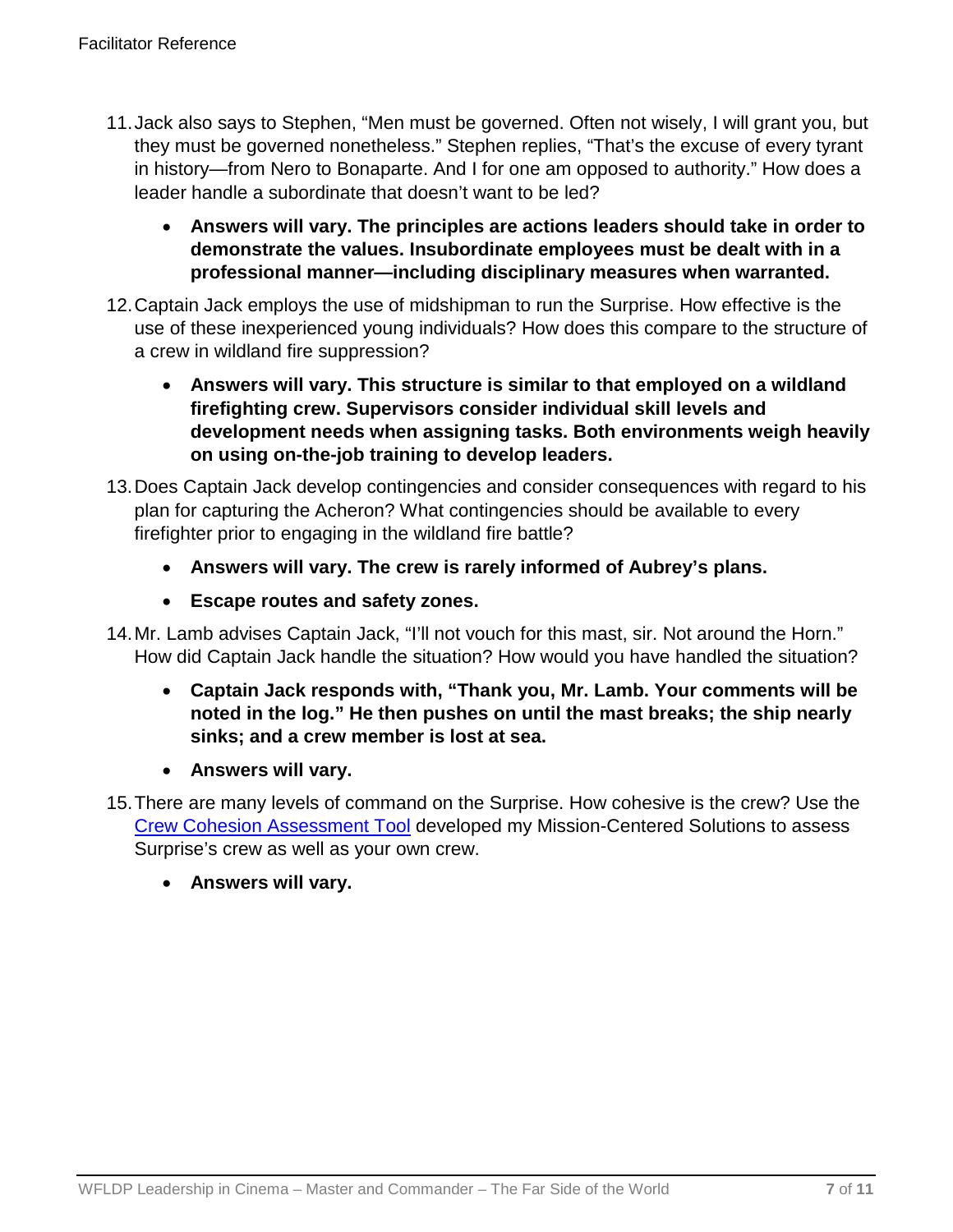### Be proficient in your job, both technically & as a leader.

- Take charge when in charge.
- Adhere to professional standard operating procedures.
- Develop a plan to accomplish given objectives.

### Make sound & timely decisions.

- Maintain situation awareness in order to anticipate needed actions.
- Develop contingencies & consider consequences.
- Improvise within the commander's intent to handle a rapidly changing environment.

### Ensure that tasks are understood, supervised, accomplished.

- Issue clear instructions.
- Observe & assess actions in progress without micro-managing.
- Use positive feedback to modify duties, tasks & assignments when appropriate.

### Develop your subordinates for the future.

- Clearly state expectations.
- Delegate tasks that you are not required to do personally.
- Consider individual skill levels & developmental needs when assigning tasks.

#### Know your subordinates and look out for their well-being.

- Put the safety of your subordinates above all other objectives.
- Take care of your subordinate's needs.
- Resolve conflicts between individuals on the team.

#### Keep your subordinates informed.

- Provide accurate & timely briefings.
- Give the reason (intent) for assignments & tasks.
- Make yourself available to answer questions at appropriate times.

### Build the team.

- Conduct frequent debriefings with the team to identify lessons learned.
- Recognize accomplishments & reward them appropriately.
- Apply disciplinary measures equally.

### Employ your subordinates in accordance with their capabilities.

- Observe human behavior as well as fire behavior.
- Provide early warning to subordinates of tasks they will be responsible for.

- Consider team experience, fatigue & physical limitations when accepting assignments.

### Know yourself and seek improvement.

- Know the strengths/weaknesses in your character & skill level.
- Ask questions of peers & supervisors.
- Actively listen to feedback from subordinates.

### Seek responsibility and accept responsibility for your actions.

- Accept full responsibility for & correct poor team performance.
- Credit subordinates for good performance.
- Keep your superiors informed of your actions.

### Set the example.

- Share the hazards & hardships with your subordinates.
- Don't show discouragement when facing setbacks.
- Choose the difficult right over the easy wrong.





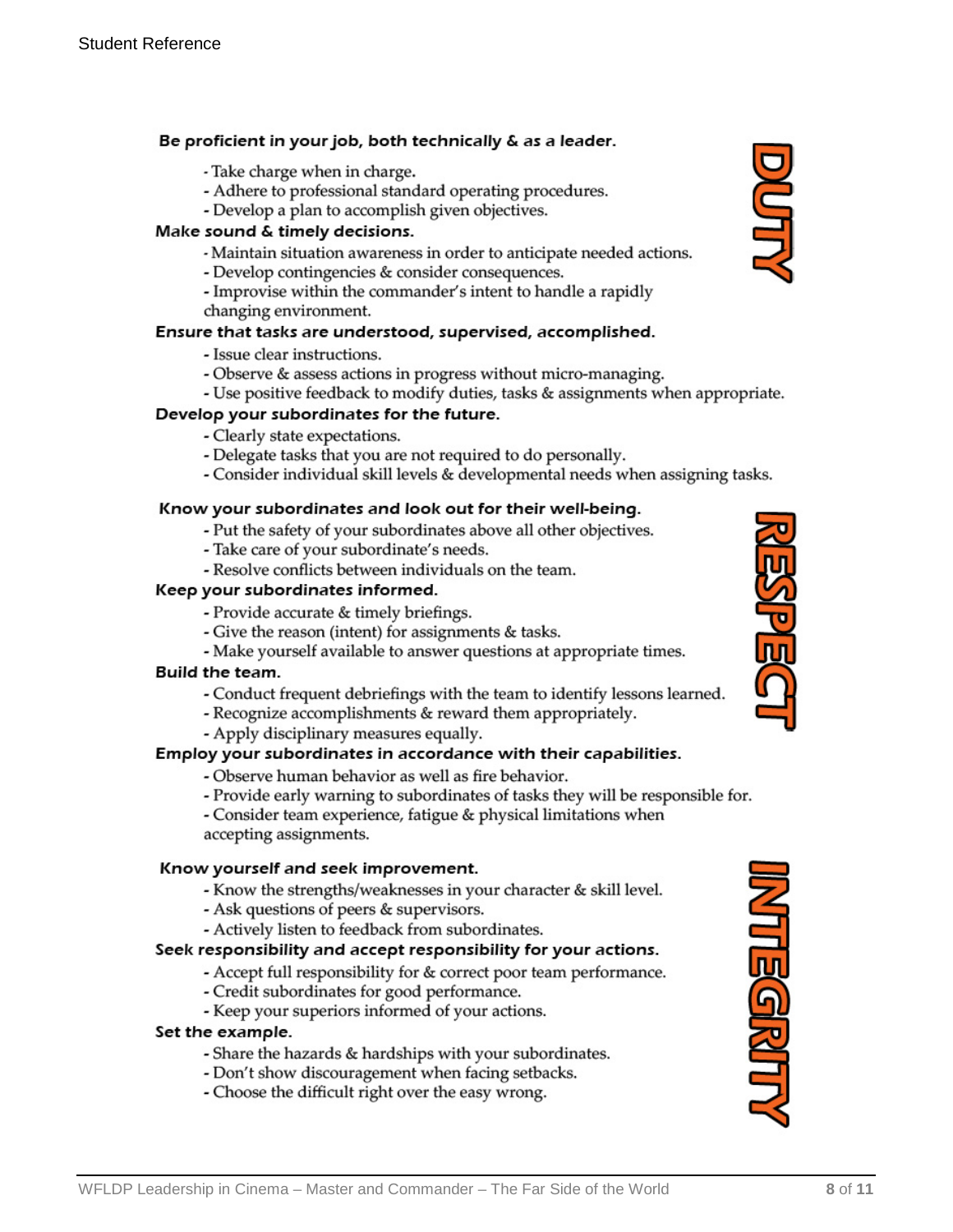### **Master and Commander – The Far Side of the World**

- 1. Document film clips illustrating or violating the Wildland Fire Leadership Values and Principles.
- 2. Discuss leadership lessons learned from the film with group members or mentor.

### **Duty**

- 1. Be proficient in your job, both technically and as a leader.
- 2. Make sound and timely decisions.
- 3. Ensure that tasks are understood, supervised and accomplished.
- 4. Develop your subordinates for the future.
- 5. What scenes from the movie relate to "Duty"?

### **Respect**

- 1. Know your subordinates and look out for their well-being.
- 2. Keep your subordinates informed.
- 3. Build the team.
- 4. Employ your subordinates in accordance with their capabilities.
- 5. What scenes from the movie relate to "Respect"?

### **Integrity**

- 1. Know yourself and seek improvement.
- 2. Seek responsibility and accept responsibility for your actions.
- 3. Set the example.
- 4. Glory Road
- 5. What scenes from the movie relate to "Integrity"?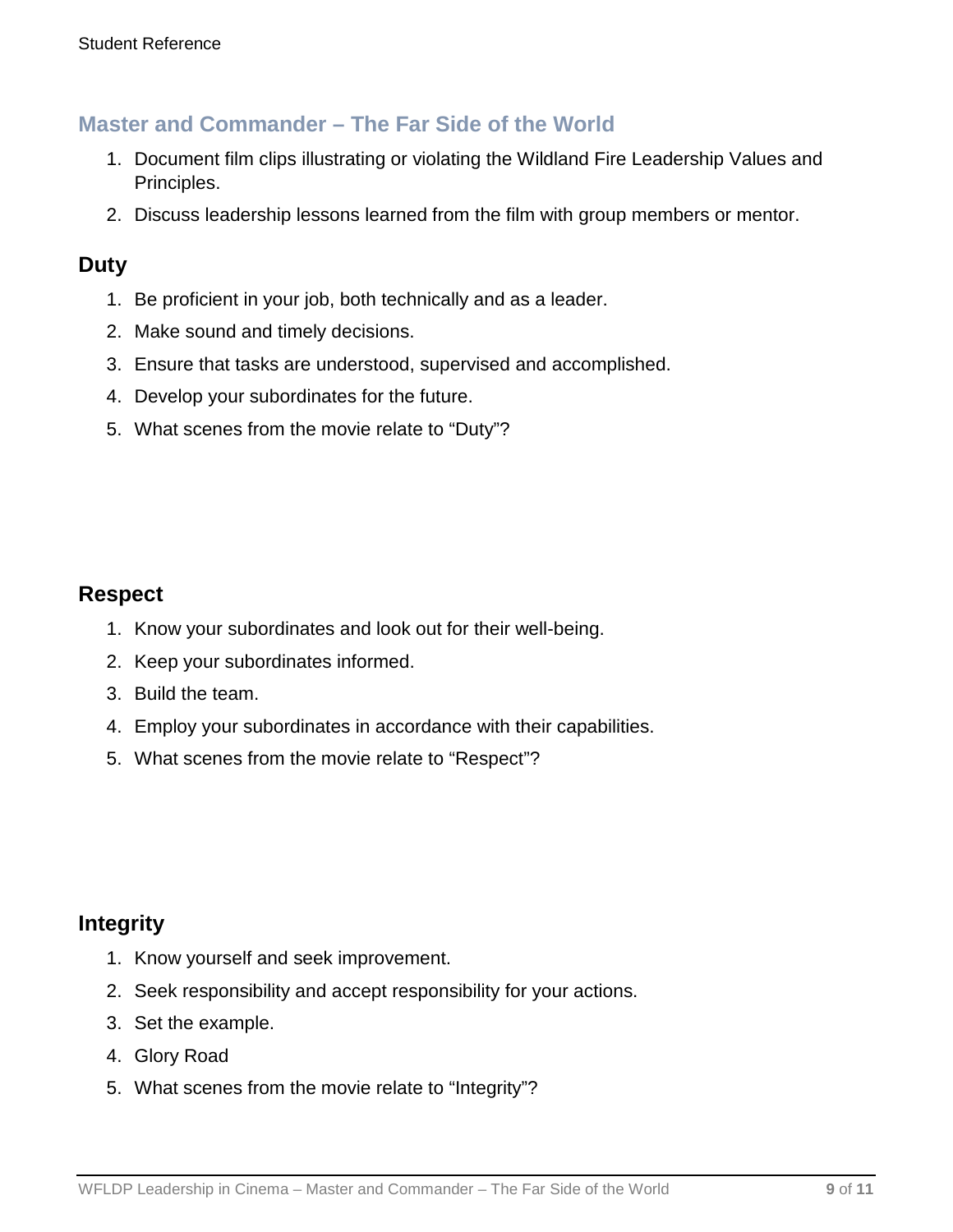## **Guided Discussion**

- 1. Captain Jack Aubrey's Admiralty Orders were to 'Intercept French Privateer *Acheron* en route to Pacific intent on carrying the war into those waters . . .Sink, burn or take her a prize.' Although successful, what could have sacrificed the mission?
- 2. While Blakeney is recuperating from his injury, Captain Jack brings him a book regarding Lord Nelson's battle victories. Blakeney asks Captain Jack about Lord Nelson but gets this response, "You should read the book." What reading program is available to the wildland firefighter?
- 3. What other tools does the wildland firefighter have available to him/her to promote lessons learned from historical wildland fires?
- 4. Stephen, talking about Lord Nelson, asserts, "Well, then, he would seem to be the exception to the rule that authority corrupts." Do you agree or disagree with this statement? Have you experienced a time in your wildland fire career where this concept came to light? How did you deal with the situation?
- 5. During an exchange between Stephen and Jack, Stephen informs Jack that the crew is confident in following Lucky Jack's leadership. However, Stephen feels that Jack's leadership "is beginning to smack of pride." Jack's response is, "It's not a question of pride or anything like it. It is a question of duty." Following the Wildland Fire Leadership Values and Principles, who you agree with, Stephen or Jack? Defend your position.
- 6. Do you believe that orders should be followed—no matter the cost—in wildland fire suppression?
- 7. Jack breaks his promise to Stephen about docking at Galapagos Island. Jack retorts that his decisions are subject to the requirements of the service. Stephen alleges a corruption of power? Do you agree or disagree with this allegation? Defend your position.
- 8. Captain Jack summons Hollom to his cabin in an attempt to resolve conflict between the crew and Hollom—the crew views Hollom as the "Jonah." Captain Jacks says, "You don't make friends with the foremost jacks, lad. They'll despise you in the end, think you weak. Nor do you need to be a tyrant." Is this philosophy true within the wildland fire community?
- 9. Captain Jack gives Hollom the following leadership advice concerning strength, "Find it within yourself and you will earn their respect. Without respect, true discipline goes by the board." How important are strength and respect to leadership? Give an example of a leader you have encountered who exhibited or violated this statement. (You may change the names.)
- 10.Jack invites Stephen to his cabin as his friend not to comment on his command. He makes the following statement, "Stephen, I profoundly respect your right to disagree with me here in this cabin, but I can only afford one rebel on this ship. I hate it when you talk of the service in this way. It makes me so very low. . ." How would you handle a subordinate who talked badly about his/her agency?